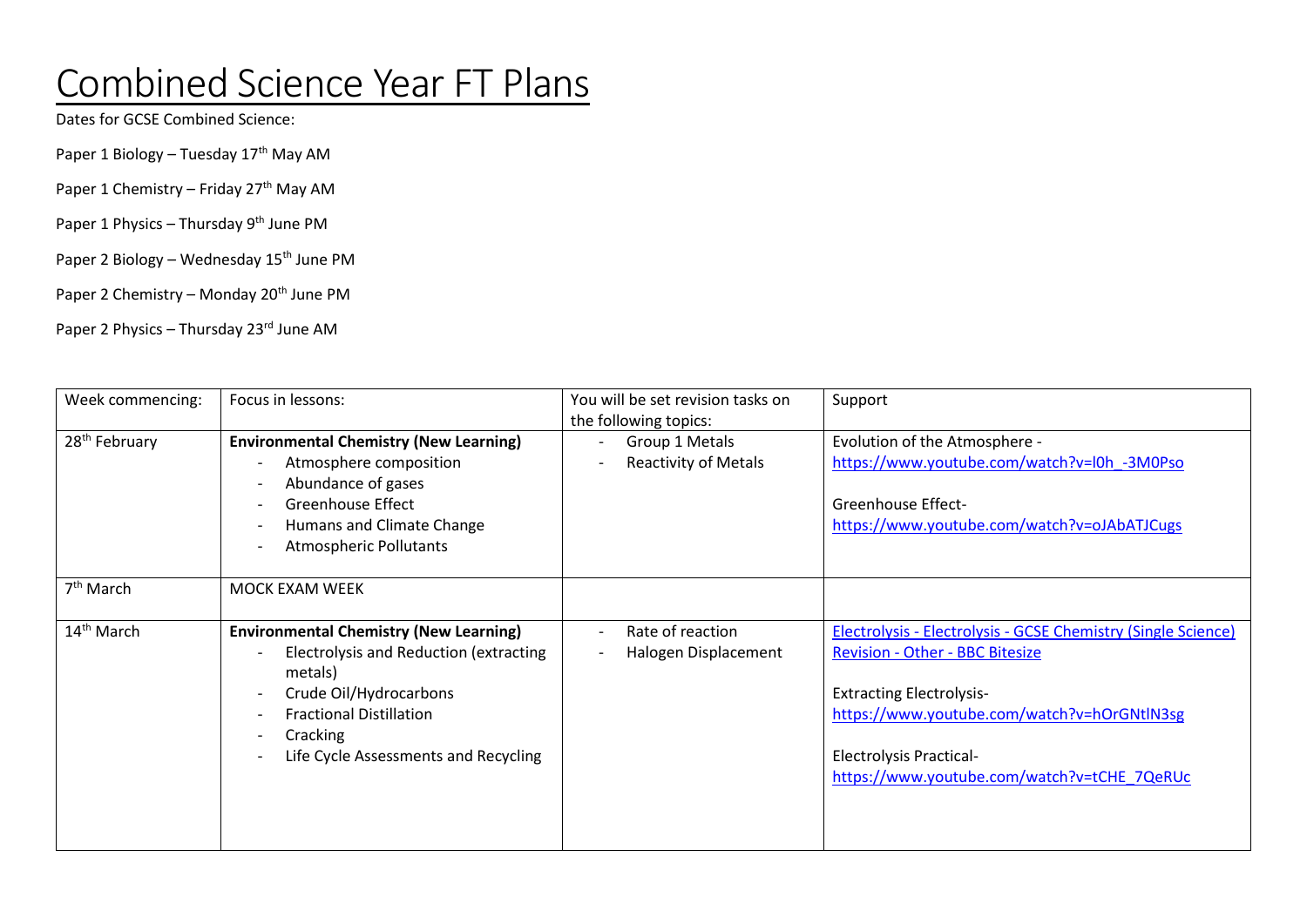| 21 <sup>st</sup> March                      | <b>Biology Paper 1</b><br>Enzymes and DNA<br>Respiration<br>Photosynthesis and Practical<br>(Pondweed)<br>Nervous System<br>Circulatory system                                                                 | Enzymes<br>$\overline{\phantom{a}}$<br><b>Respiration and Exercise</b>             | Nervous System Video-<br>https://www.youtube.com/watch?v=HiuXfbwND9s<br><b>Scaling up - GCSE Combined Science Revision - OCR</b><br><b>Gateway - BBC Bitesize</b>                                                                                                                                                                                                                                         |
|---------------------------------------------|----------------------------------------------------------------------------------------------------------------------------------------------------------------------------------------------------------------|------------------------------------------------------------------------------------|-----------------------------------------------------------------------------------------------------------------------------------------------------------------------------------------------------------------------------------------------------------------------------------------------------------------------------------------------------------------------------------------------------------|
| 28 <sup>th</sup> March                      | <b>Chemistry Paper 1</b><br><b>Atomic Structure</b><br>Chromatography and Purity<br>Bonding and properties of different<br>materials<br><b>Chemical Reactions (to include</b><br>production of salt practical) | <b>Atomic Structure</b><br><b>Bonding</b>                                          | Developing models of atoms - Atomic structure - OCR<br>Gateway - GCSE Chemistry (Single Science) Revision - OCR<br><b>Gateway - BBC Bitesize</b><br>Forming ions - Bonding - OCR Gateway - GCSE Chemistry<br>(Single Science) Revision - OCR Gateway - BBC Bitesize<br>Naming salts - Making salts - GCSE Chemistry (Single<br><b>Science) Revision - BBC Bitesize</b>                                    |
| <b>EASTER HOLIDAYS</b><br>WEEK 1            |                                                                                                                                                                                                                | Attend holiday intervention<br>sessions at school. Dates tbc.                      |                                                                                                                                                                                                                                                                                                                                                                                                           |
| <b>EASTER HOLIDAYS</b><br>WEEK <sub>2</sub> |                                                                                                                                                                                                                | Attend holiday intervention<br>sessions at school. Dates tbc.                      |                                                                                                                                                                                                                                                                                                                                                                                                           |
| 18 <sup>th</sup> April                      | <b>Physics Paper 1</b><br><b>Circuits</b><br>Newtons Law's<br>Motion<br>$\overline{\phantom{a}}$<br>Changes of state                                                                                           | <b>Density Practical</b><br>$\blacksquare$<br>Hooke's Law<br><b>Force Diagrams</b> | Newton's first law - Newton's laws - OCR Gateway - GCSE<br><b>Combined Science Revision - OCR Gateway - BBC Bitesize</b><br>Circuit symbols - Circuits - OCR Gateway - GCSE Combined<br><b>Science Revision - OCR Gateway - BBC Bitesize</b><br>Current, potential difference and resistance - Resistance -<br><b>OCR Gateway - GCSE Combined Science Revision - OCR</b><br><b>Gateway - BBC Bitesize</b> |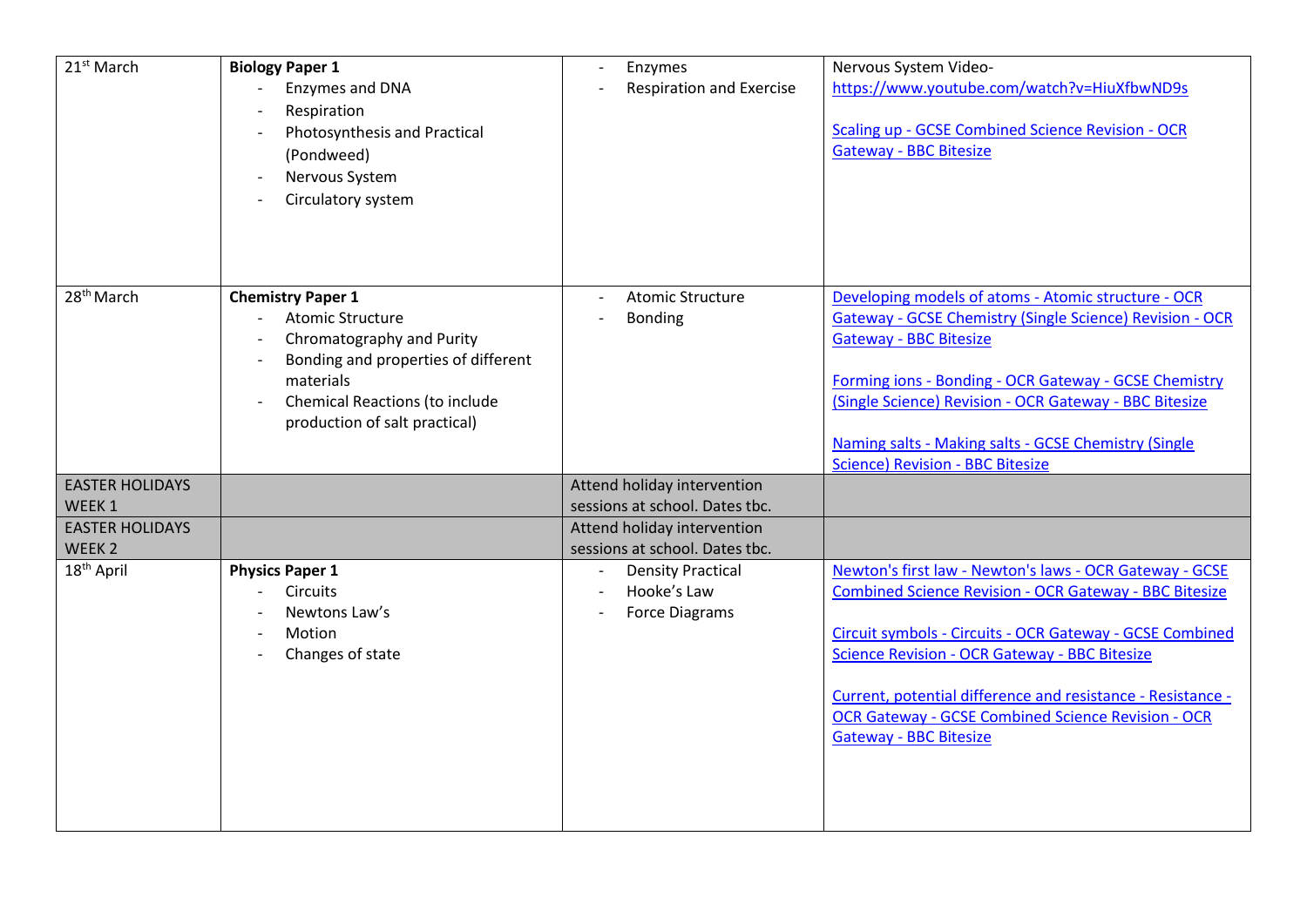| 25 <sup>th</sup> April<br>$2nd$ May | <b>Biology Paper 2</b><br>Ecosystems<br>Monitoring the Environment (to<br>include sampling techniques practical)<br><b>Health and Disease</b><br>Genetics and Inheritance<br><b>Chemistry Paper 2</b><br>Reactivity of meals<br>Group Trends (Group 1,7 and 0) | Inheritance<br>Abiotic/biotic factors<br>Predator and Prey cycles<br><b>Fractional Distillation</b><br>Crude oil<br>LCA's | Genetic inheritance - Inheritance - OCR Gateway - GCSE<br><b>Combined Science Revision - OCR Gateway - BBC Bitesize</b><br>White blood Cells -<br>https://www.youtube.com/watch?v=63XExOKWrqg&t=95s<br>Chemical symbols and formulae - Formulae and equations<br>- OCR 21C - GCSE Combined Science Revision - OCR 21st<br><b>Century - BBC Bitesize</b>                                                                       |
|-------------------------------------|----------------------------------------------------------------------------------------------------------------------------------------------------------------------------------------------------------------------------------------------------------------|---------------------------------------------------------------------------------------------------------------------------|-------------------------------------------------------------------------------------------------------------------------------------------------------------------------------------------------------------------------------------------------------------------------------------------------------------------------------------------------------------------------------------------------------------------------------|
|                                     |                                                                                                                                                                                                                                                                |                                                                                                                           | Crude oil and hydrocarbons - Fuels - OCR Gateway - GCSE<br><b>Combined Science Revision - OCR Gateway - BBC Bitesize</b><br>Early ideas about atoms - Atomic structure - AQA - GCSE<br>Chemistry (Single Science) Revision - AQA - BBC Bitesize                                                                                                                                                                               |
| 9 <sup>th</sup> May                 | <b>Physics Paper 2</b><br>Waves<br>Power and efficiency<br>Energy transfer practicals<br>Radioactivity<br><b>National Grid</b>                                                                                                                                 | <b>Circuit Practicals</b><br>Renewable and non-<br>renewable energy                                                       | Isotopes - What is radioactivity? - OCR 21C - GCSE<br>Combined Science Revision - OCR 21st Century - BBC<br><b>Bitesize</b><br>Types of waves - Properties of waves - OCR Gateway -<br><b>GCSE Combined Science Revision - OCR Gateway - BBC</b><br><b>Bitesize</b><br>Energy transfers - Energy stores and transfers - OCR<br><b>Gateway - GCSE Physics (Single Science) Revision - OCR</b><br><b>Gateway - BBC Bitesize</b> |
| $16th$ May                          | <b>Biology - Application and Practical Focus</b><br>Mixed exam practice covering all<br>content from both papers, with a<br>focus on practical skills and<br>application.                                                                                      | Respiration,<br>Photosynthesis, Plant<br>Transport, Circulation.                                                          | <b>Enzyme Practical-</b><br>https://www.youtube.com/watch?v=8Yqbu56ImXk<br>Photosynthesis Practical-<br>https://www.youtube.com/watch?v=id0aO_OdFwA<br><b>Sampling Techniques Practical-</b><br>https://www.youtube.com/watch?v=RhMOCxXcDrQ                                                                                                                                                                                   |